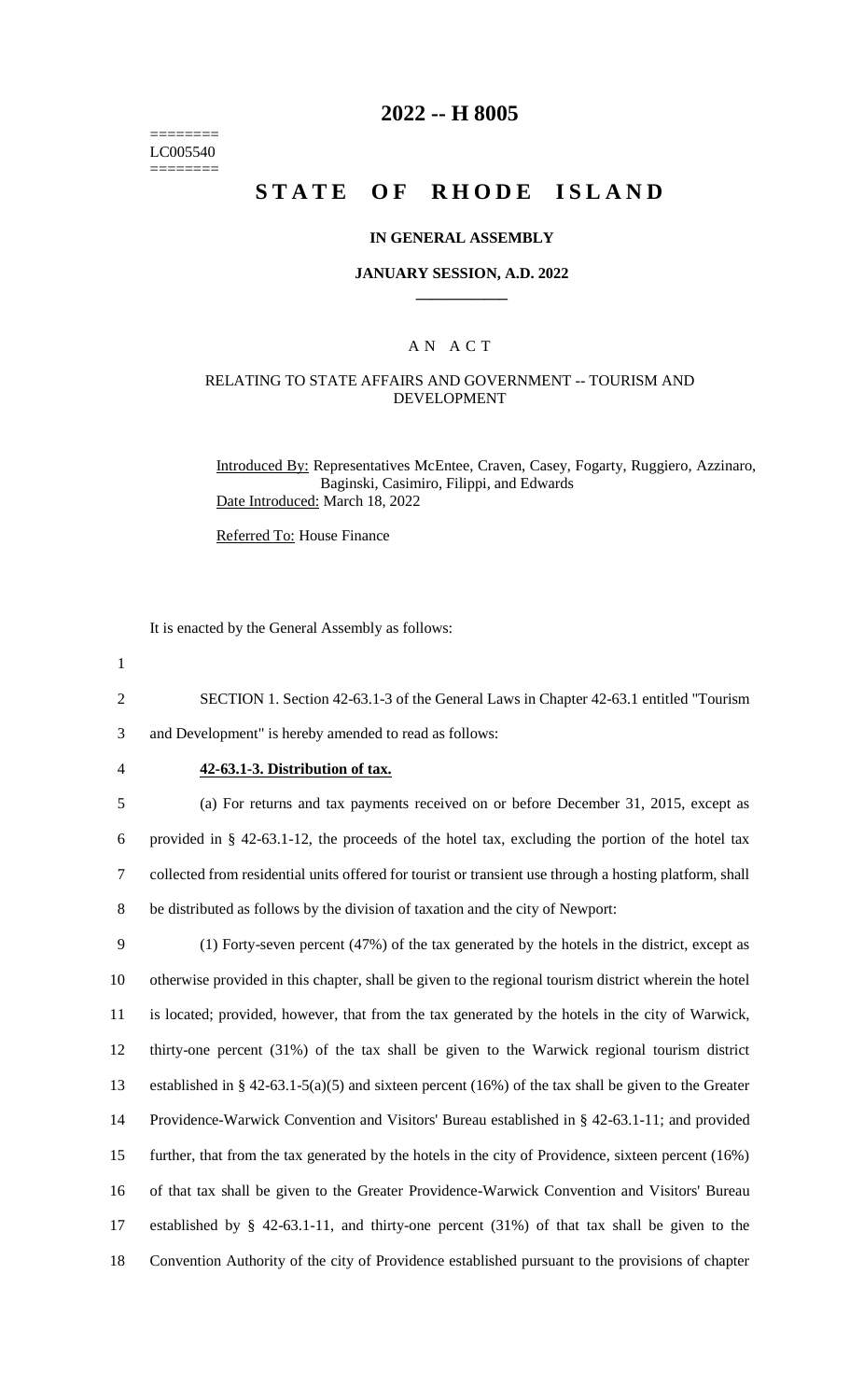84 of the public laws of January, 1980; provided, however, that the receipts attributable to the 2 district as defined in § 42-63.1-5(a)(7) shall be deposited as general revenues, and that the receipts attributable to the district as defined in § 42-63.1-5(a)(8) shall be given to the Rhode Island commerce corporation as established in chapter 64 of this title.

 (2) Twenty-five percent (25%) of the hotel tax shall be given to the city or town where the hotel that generated the tax is physically located, to be used for whatever purpose the city or town decides.

 (3) Twenty-one (21%) of the hotel tax shall be given to the Rhode Island commerce corporation established in chapter 64 of this title, and seven percent (7%) to the Greater Providence-Warwick Convention and Visitors' Bureau.

 (b) For returns and tax payments received after December 31, 2015, except as provided in § 42-63.1-12, the proceeds of the hotel tax, excluding the portion of the hotel tax collected from residential units offered for tourist or transient use through a hosting platform, shall be distributed as follows by the division of taxation and the city of Newport:

 (1) For the tax generated by the hotels in the Aquidneck Island district, as defined in § 42- 63.1-5, forty-two percent (42%) of the tax shall be given to the Aquidneck Island district, twenty- five (25%) of the tax shall be given to the city or town where the hotel that generated the tax is physically located, five percent (5%) of the tax shall be given to the Greater Providence-Warwick Convention and Visitors Bureau established in § 42-63.1-11, and twenty-eight percent (28%) of the tax shall be given to the Rhode Island commerce corporation established in chapter 64 of this title.

 (2) For the tax generated by the hotels in the Providence district as defined in § 42-63.1-5, twenty eight percent (28%) of the tax shall be given to the Providence district, twenty-five percent (25%) of the tax shall be given to the city or town where the hotel that generated the tax is physically located, twenty-three (23%) of the tax shall be given to the Greater Providence-Warwick Convention and Visitors Bureau established in § 42-63.1-11, and twenty-four (24%) of the tax shall be given to the Rhode Island commerce corporation established in chapter 64 of this title.

 (3) For the tax generated by the hotels in the Warwick district as defined in § 42-63.1-5, twenty-eight percent (28%) of the tax shall be given to the Warwick District, twenty-five percent (25%) of the tax shall be given to the city or town where the hotel that generated the tax is physically located, twenty-three percent (23%) of the tax shall be given to the Greater Providence-Warwick Convention and Visitors Bureau established in § 42-63.1-11, and twenty-four (24%) of the tax shall be given to the Rhode Island commerce corporation established in chapter 64 of this title.

(4) For the tax generated by the hotels in the Statewide district, as defined in § 42-63.1-5,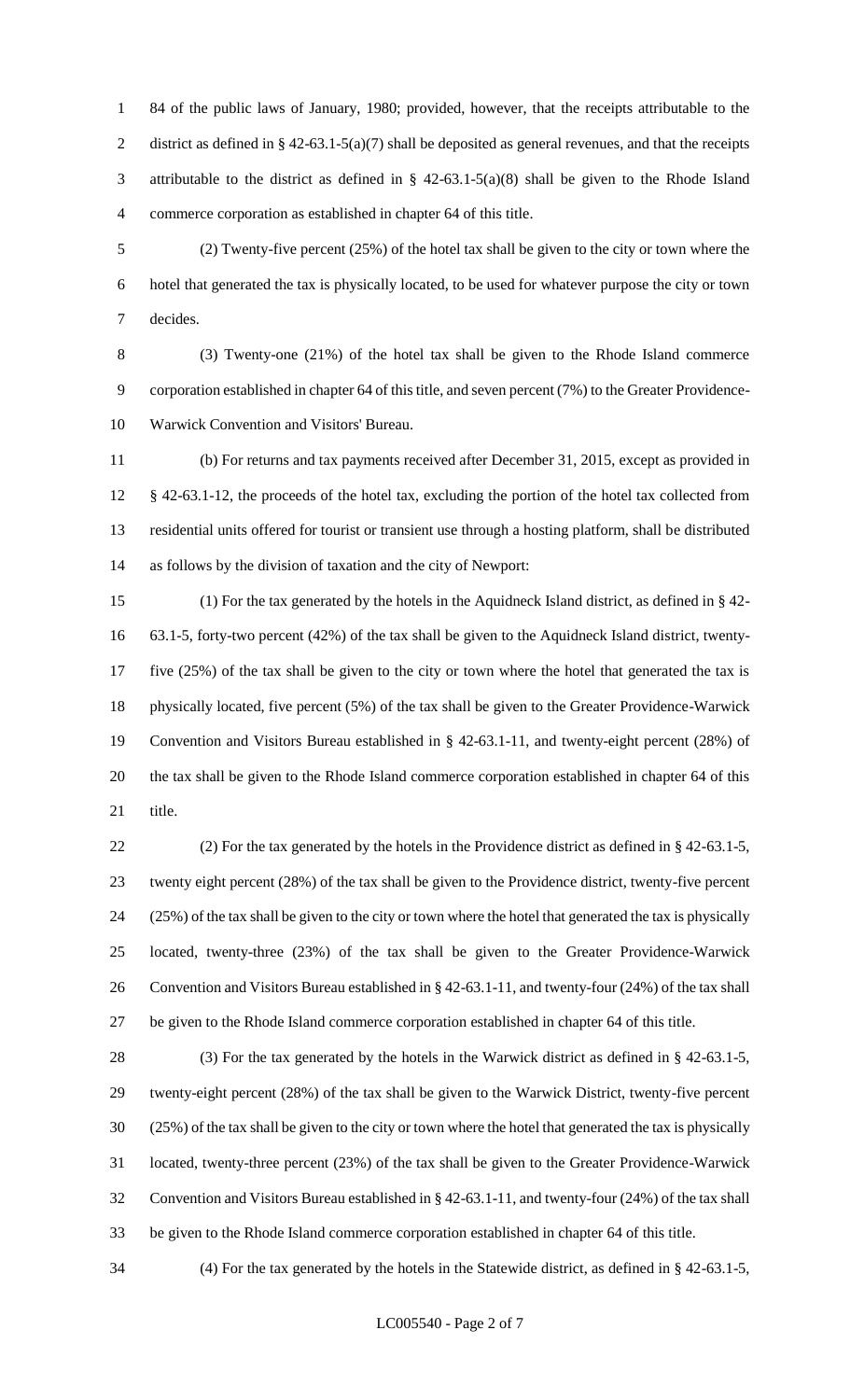twenty-five percent (25%) of the tax shall be given to the city or town where the hotel that generated the tax is physically located, five percent (5%) of the tax shall be given to the Greater Providence- Warwick Convention and Visitors Bureau established in § 42-63.1-11, and seventy percent (70%) of the tax shall be given to the Rhode Island commerce corporation established in chapter 64 of this title.

 (5) With respect to the tax generated by hotels in districts other than those set forth in subsections (b)(1) through (b)(4) of this section, forty-two percent (42%) of the tax shall be given to the regional tourism district, as defined in § 42-63.1-5, wherein the hotel is located, twenty-five percent (25%) of the tax shall be given to the city or town where the hotel that generated the tax is physically located, five percent (5%) of the tax shall be given to the Greater Providence-Warwick Convention and Visitors Bureau established in § 42-63.1-11, and twenty-eight (28%) of the tax shall be given to the Rhode Island commerce corporation established in chapter 64 of this title.

 (c) For returns and tax payments received before July 1, 2019, the proceeds of the hotel tax collected from residential units offered for tourist or transient use through a hosting platform shall be distributed as follows by the division of taxation and the city of Newport: twenty-five percent (25%) of the tax shall be given to the city or town where the residential unit that generated the tax is physically located, and seventy-five percent (75%) of the tax shall be given to the Rhode Island commerce corporation established in chapter 64 of this title.

 (d) The Rhode Island commerce corporation shall be required in each fiscal year to spend on the promotion and marketing of Rhode Island as a destination for tourists or businesses an amount of money of no less than the total proceeds of the hotel tax it receives pursuant to this chapter for the fiscal year.

 (e) Notwithstanding the foregoing provisions of this section, for returns and tax payments received on or after July 1, 2016, and on or before June 30, 2017, except as provided in § 42-63.1- 12, the proceeds of the hotel tax, excluding the portion of the hotel tax collected from residential units offered for tourist or transient use through a hosting platform, shall be distributed in 27 accordance with the distribution percentages established in subsections (a)(1) through (a)(3) of this section by the division of taxation and the city of Newport.

 (f) For returns and tax payments received on or after July 1, 2018, except as provided in § 42-63.1-12, the proceeds of the hotel tax, excluding the portion of the hotel tax collected from residential units offered for tourist or transient use through a hosting platform, shall be distributed as follows by the division of taxation and the city of Newport:

 (1) For the tax generated by the hotels in the Aquidneck Island district, as defined in § 42- 63.1-5, forty-five percent (45%) of the tax shall be given to the Aquidneck Island district, twenty-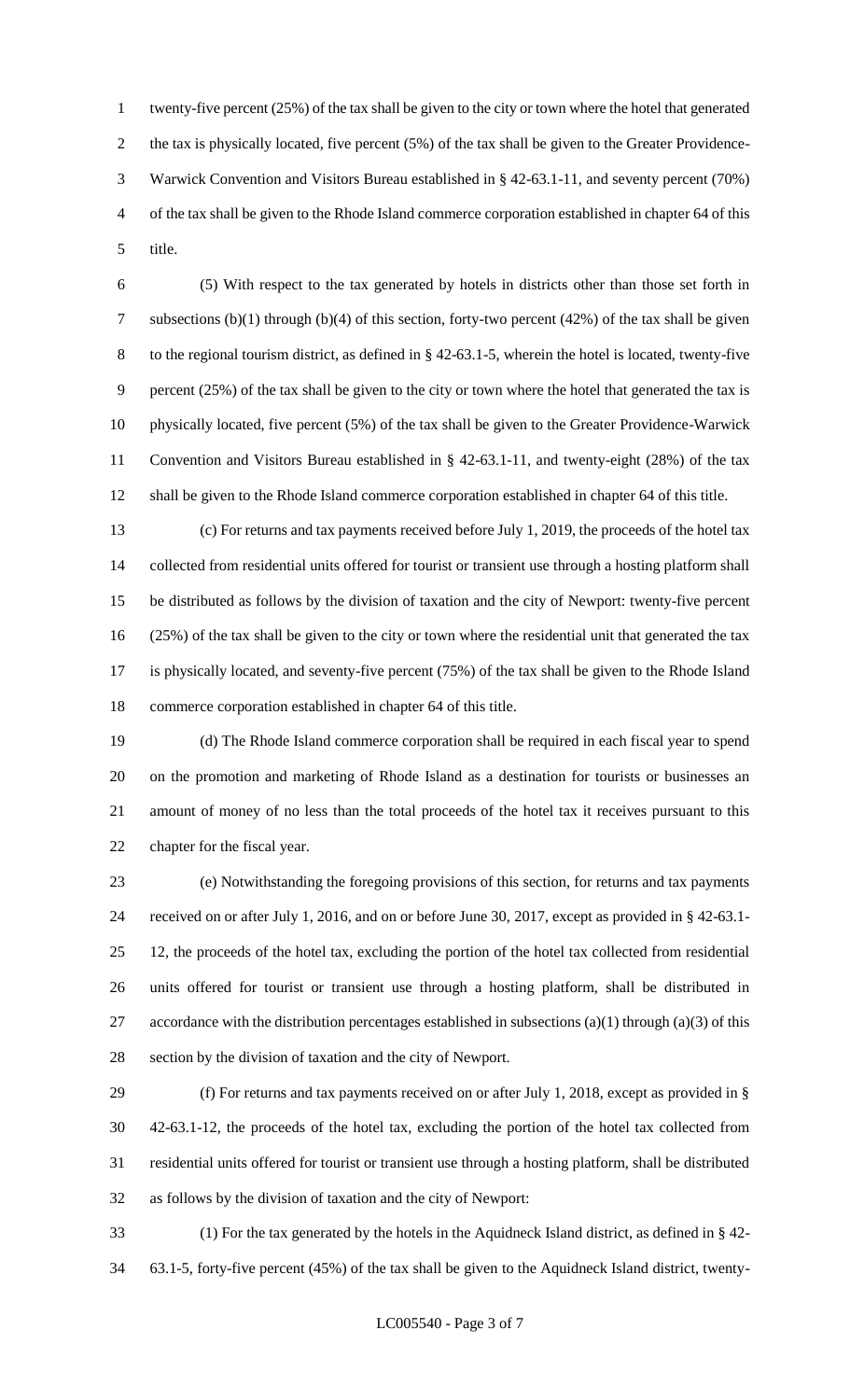five (25%) of the tax shall be given to the city or town where the hotel that generated the tax is physically located, five percent (5%) of the tax shall be given to the Greater Providence-Warwick Convention and Visitors Bureau established in § 42-63.1-11, and twenty-five percent (25%) of the tax shall be given to the Rhode Island commerce corporation established in chapter 64 of this title. (2) For the tax generated by the hotels in the Providence district as defined in § 42-63.1-5, thirty percent (30%) of the tax shall be given to the Providence district, twenty-five percent (25%) of the tax shall be given to the city or town where the hotel that generated the tax is physically located, twenty-four (24%) of the tax shall be given to the Greater Providence-Warwick Convention and Visitors Bureau established in § 42-63.1-11, and twenty-one (21%) of the tax shall be given to the Rhode Island commerce corporation established in chapter 64 of this title.

 (3) For the tax generated by the hotels in the Warwick district as defined in § 42-63.1-5, thirty percent (30%) of the tax shall be given to the Warwick District, twenty-five percent (25%) of the tax shall be given to the city or town where the hotel that generated the tax is physically located, twenty-four percent (24%) of the tax shall be given to the Greater Providence-Warwick Convention and Visitors Bureau established in § 42-63.1-11, and twenty-one (21%) of the tax shall be given to the Rhode Island commerce corporation established in chapter 64 of this title.

 (4) For the tax generated by the hotels in the Statewide district, as defined in § 42-63.1-5, twenty-five percent (25%) of the tax shall be given to the city or town where the hotel that generated the tax is physically located, five percent (5%) of the tax shall be given to the Greater Providence- Warwick Convention and Visitors Bureau established in § 42-63.1-11, and seventy percent (70%) of the tax shall be given to the Rhode Island commerce corporation established in chapter 64 of this title.

 (5) With respect to the tax generated by hotels in districts other than those set forth in subsections (b)(1) through (b)(4) of this section, forty-five percent (45%) of the tax shall be given to the regional tourism district, as defined in § 42-63.1-5, wherein the hotel is located, twenty-five percent (25%) of the tax shall be given to the city or town where the hotel that generated the tax is physically located, five percent (5%) of the tax shall be given to the Greater Providence-Warwick Convention and Visitors Bureau established in § 42-63.1-11, and twenty-five (25%) of the tax shall be given to the Rhode Island commerce corporation established in chapter 64 of this title.

 (g) For returns and tax payments received on or after July 1, 2019, except as provided in § 42-63.1-12, the proceeds of the hotel tax, including the portion of the hotel tax collected from residential units offered for tourist or transient use through a hosting platform, shall be distributed as follows by the division of taxation and the city of Newport:

(1) For the tax generated in the Aquidneck Island district, as defined in § 42-63.1-5, forty-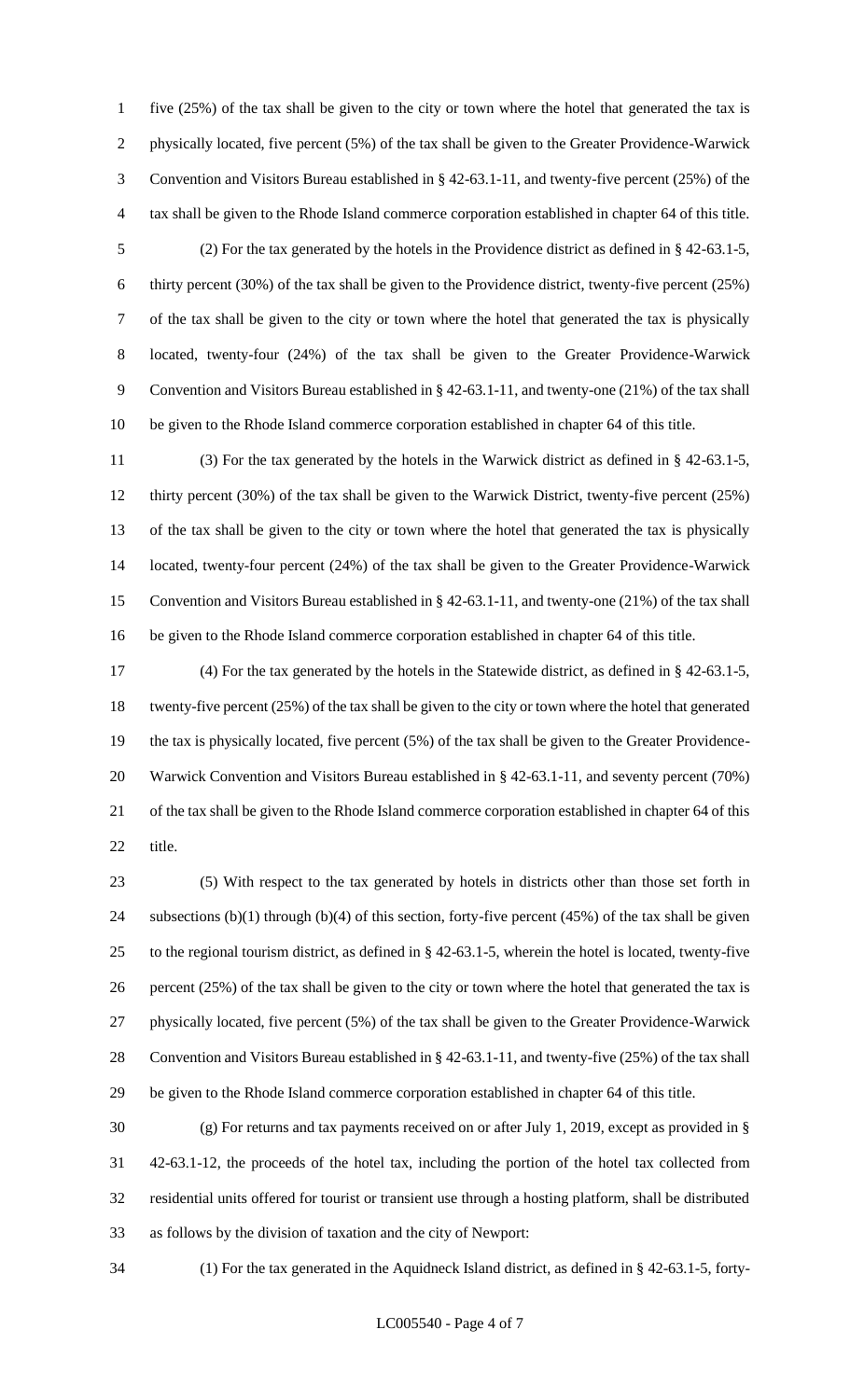five percent (45%) of the tax shall be given to the Aquidneck Island district, twenty-five percent (25%) of the tax shall be given to the city or town where the hotel or residential unit that generated the tax is physically located, five percent (5%) of the tax shall be given to the Greater Providence- Warwick Convention and Visitors Bureau established in § 42-63.1-11, and twenty-five percent (25%) of the tax shall be given to the Rhode Island commerce corporation established in chapter 64 of this title.

 (2) For the tax generated in the Providence district as defined in § 42-63.1-5, thirty percent (30%) of the tax shall be given to the Providence district, twenty-five percent (25%) of the tax shall be given to the city or town where the hotel or residential unit that generated the tax is physically located, twenty-four percent (24%) of the tax shall be given to the Greater Providence-Warwick Convention and Visitors Bureau established in § 42-63.1-11, and twenty-one percent (21%) of the tax shall be given to the Rhode Island commerce corporation established in chapter 64 of this title. (3) For the tax generated in the Warwick district as defined in § 42-63.1-5, thirty percent (30%) of the tax shall be given to the Warwick District, twenty-five percent (25%) of the tax shall be given to the city or town where the hotel or residential unit that generated the tax is physically located, twenty-four percent (24%) of the tax shall be given to the Greater Providence-Warwick Convention and Visitors Bureau established in § 42-63.1-11, and twenty-one percent (21%) of the tax shall be given to the Rhode Island commerce corporation established in chapter 64 of this title. (4) For the tax generated in the Statewide district, as defined in § 42-63.1-5, twenty-five percent (25%) of the tax shall be given to the city or town where the hotel or residential unit that generated the tax is physically located, five percent (5%) of the tax shall be given to the Greater Providence-Warwick Convention and Visitors Bureau established in § 42-63.1-11, and seventy percent (70%) of the tax shall be given to the Rhode Island commerce corporation established in chapter 64 of this title.

 (5) With respect to the tax generated in districts other than those set forth in subsections 26 (g)(1) through (g)(4) of this section, forty-five percent (45%) of the tax shall be given to the regional tourism district, as defined in § 42-63.1-5, wherein the hotel or residential unit is located, twenty- five percent (25%) of the tax shall be given to the city or town where the hotel or residential unit that generated the tax is physically located, five percent (5%) of the tax shall be given to the Greater Providence-Warwick Convention and Visitors Bureau established in § 42-63.1-11, and twenty-five percent (25%) of the tax shall be given to the Rhode Island commerce corporation established in chapter 64 of this title.

 (h) For returns and tax payments received on or after July 1, 2022, except as provided in § 34 42-63.1-12, the proceeds of the hotel tax, including the portion of the hotel tax collected from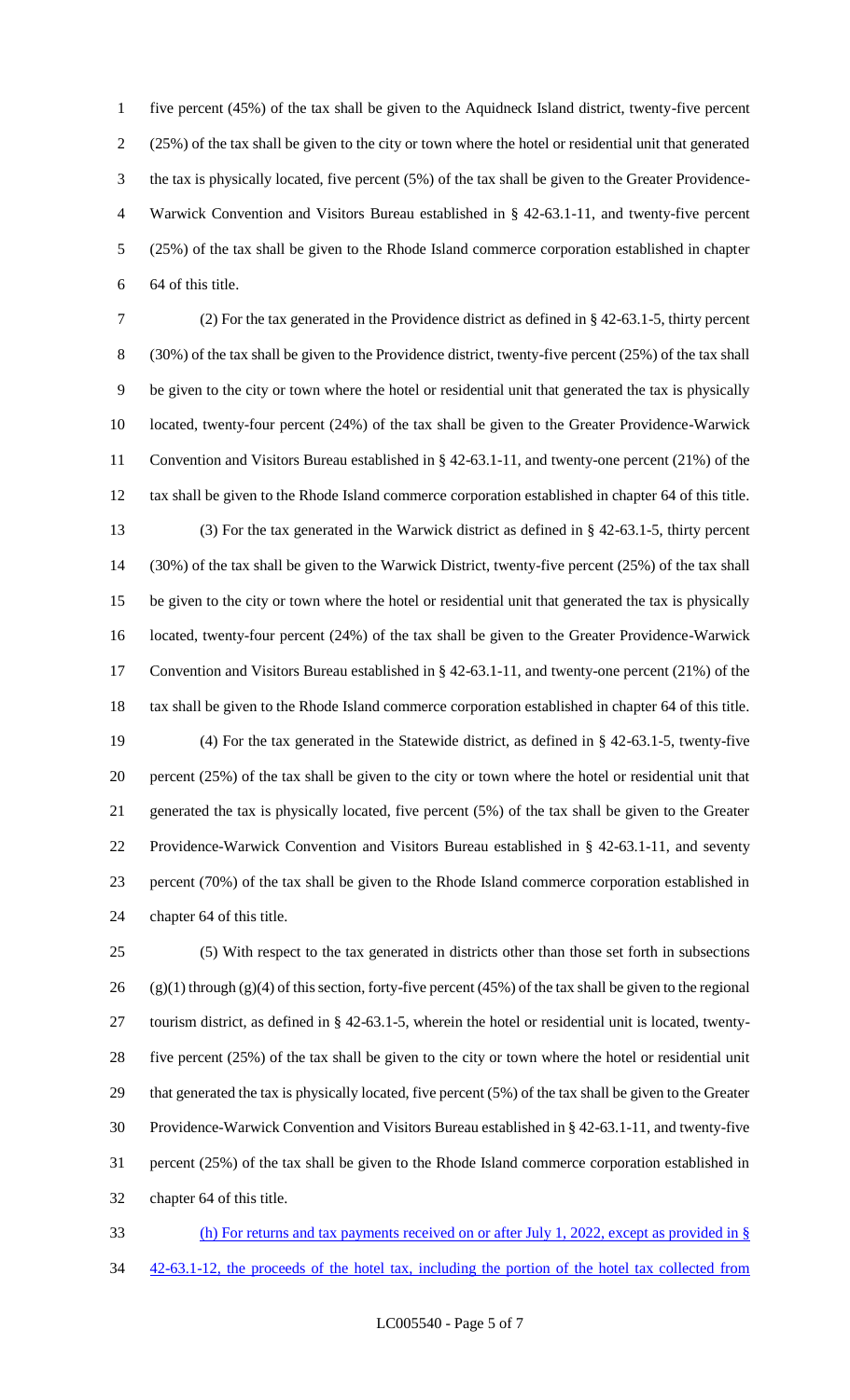1 residential units offered for tourist or transient use through a hosting platform, shall be distributed

2 as follows by the division of taxation and the city of Newport:

3 (1) For the tax generated in the Aquidneck Island district, as defined in § 42-63.1-5, forty-4 five percent (45%) of the tax shall be given to the Aquidneck Island district, thirty percent (30%) 5 of the tax shall be given to the city or town where the hotel or residential unit that generated the tax 6 is physically located, and twenty-five percent (25%) of the tax shall be given to the Rhode Island 7 commerce corporation established in chapter 64 of this title. 8 (2) For the tax generated in the Providence district as defined in § 42-63.1-5, thirty percent 9 (30%) of the tax shall be given to the Providence district, twenty-five percent (25%) of the tax shall 10 be given to the city or town where the hotel or residential unit that generated the tax is physically 11 located, twenty-four percent (24%) of the tax shall be given to the Greater Providence-Warwick 12 Convention and Visitors Bureau established in § 42-63.1-11, and twenty-one percent (21%) of the 13 tax shall be given to the Rhode Island commerce corporation established in chapter 64 of this title. 14 (3) For the tax generated in the Warwick district as defined in § 42-63.1-5, forty-five 15 percent (45%) of the tax shall be given to the Warwick district, thirty percent (30%) of the tax shall 16 be given to the city or town where the hotel or residential unit that generated the tax is physically 17 located, and twenty-five percent (25%) of the tax shall be given to the Rhode Island commerce 18 corporation established in chapter 64 of this title. 19 (4) For the tax generated in the statewide district, as defined in § 42-63.1-5, thirty percent 20 (30%) of the tax shall be given to the city or town where the hotel or residential unit that generated 21 the tax is physically located, and seventy percent (70%) of the tax shall be given to the Rhode Island 22 commerce corporation established in chapter 64 of this title. 23 (5) With respect to the tax generated in districts other than those set forth in subsections 24 (h)(1) through (h)(4) of this section, forty-five percent (45%) of the tax shall be given to the regional 25 tourism district, as defined in § 42-63.1-5, wherein the hotel or residential unit is located, thirty 26 percent (30%) of the tax shall be given to the city or town where the hotel or residential unit that 27 generated the tax is physically located, and twenty-five percent (25%) of the tax shall be given to 28 the Rhode Island commerce corporation established in chapter 64 of this title. 29 SECTION 2. This act shall take effect upon passage.

======== LC005540 ========